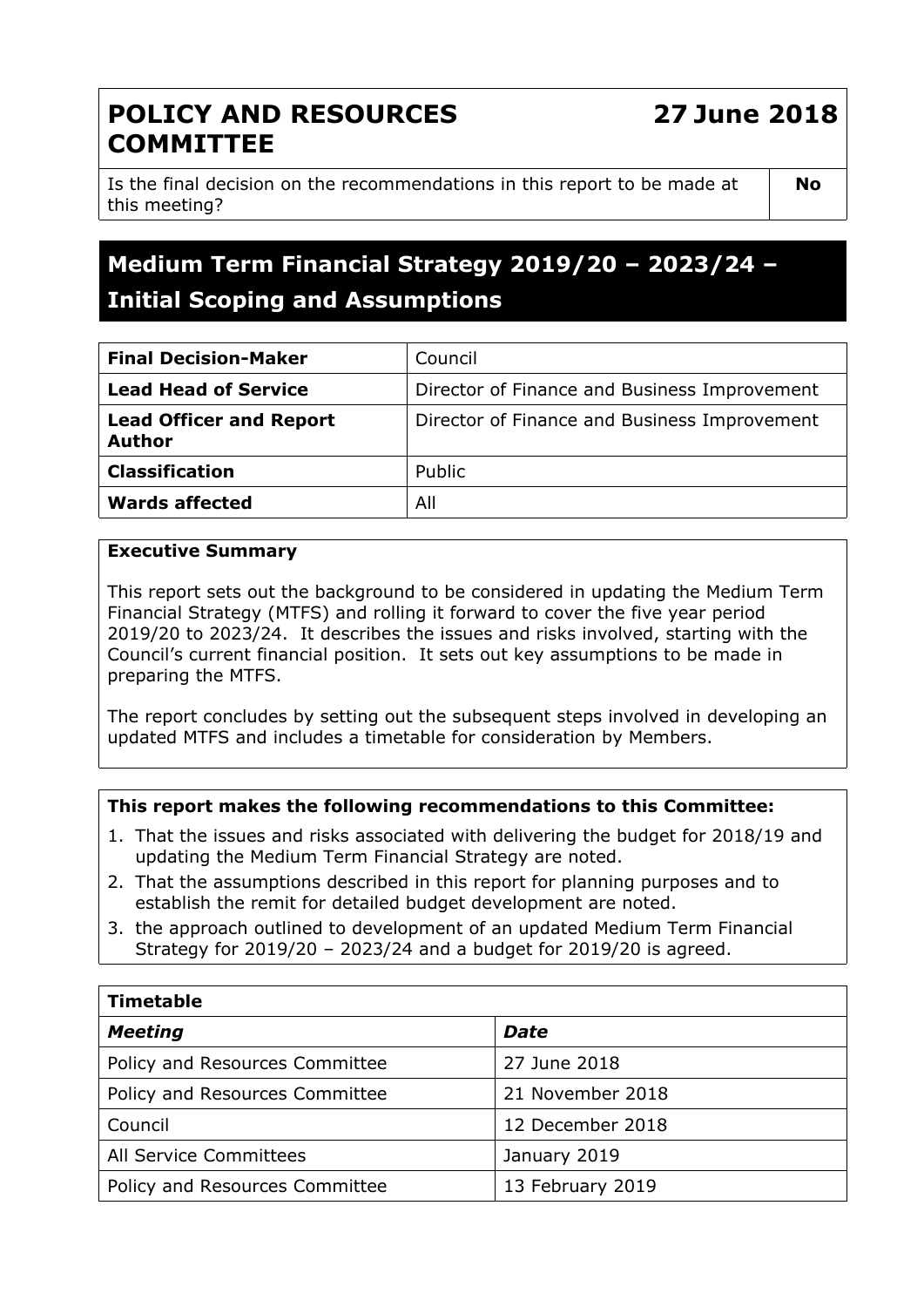| $\cdots$<br>____ | 2019<br>v<br>. .<br>---- |
|------------------|--------------------------|
|------------------|--------------------------|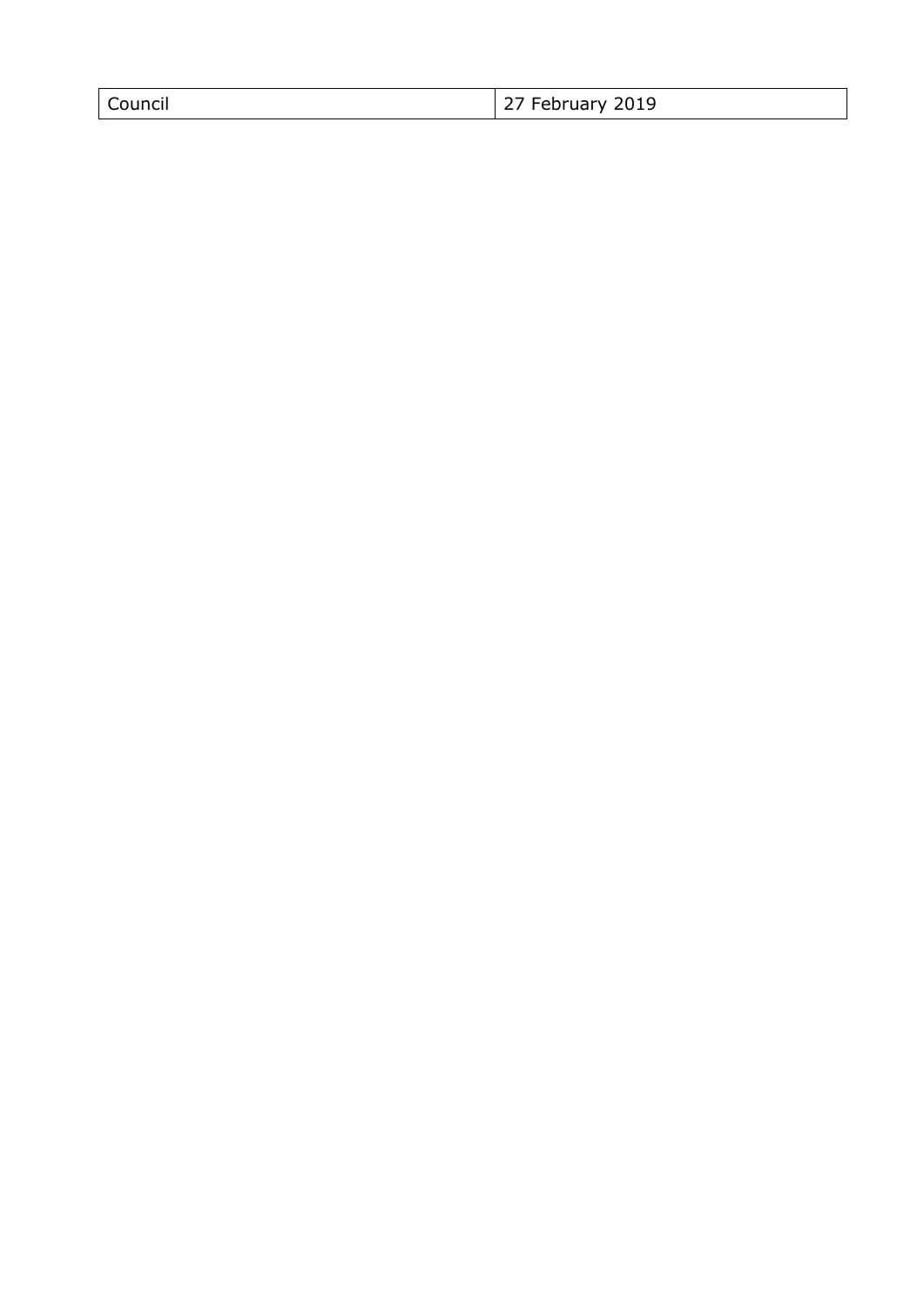# **Medium Term Financial Strategy - 2019/20 – 2023/24 – Initial Scoping and Assumptions**

# **1. INTRODUCTION AND BACKGROUND**

- 1.1 The Medium Term Financial Strategy (MTFS) sets out in financial terms how the Council will deliver its Strategic Plan over the next five years. The current Strategic Plan covers the period 2015-20, but given the importance of developing an appropriate vision for the future, work has already started on development of a new Strategic Plan, which will run from 2019-24. Details of the timetable for developing the new Strategic Plan are set out in a report elsewhere on your agenda.
- 1.2 As a result, development of the MTFS will take place in parallel with development of the new Strategic Plan. The framework and context for the MTFS is largely set by external factors, so much of the work on the MTFS will take place before the Strategic Plan is finalised. It is intended to request approval from Council for the MTFS in December 2018, to coincide with final approval of the Strategic Plan.
- 1.3 A key outcome of the process of updating the MTFS is to set a balanced budget and agree a level of council tax for 2019/20 at the Council meeting on 27 February 2019. This report is the first step towards achieving that objective.

# **Local authority funding**

- 1.4 Local authority funding is currently subject to a four year national settlement announced by Greg Clarke MP, the then Secretary of State for Communities and Local Government, in 2016. This four year settlement runs through to the end of 2019/20, and provides a degree of certainty about the Council's funding position for the first of the five years covered by the MTFS, ie 2019/20.
- 1.5 It was originally anticipated that a new local government funding regime, incorporating 100% business rates retention, would be introduced in 2020. However, the need to legislate for Brexit now prevents the government from introducing the necessary primary legislation. The government's current intention is therefore to implement as much as possible of the new regime within the existing legislative framework.
- 1.6 There is nevertheless likely to be considerable upheaval in local government funding in 2020. The government has indicated that it plans to introduce 75% business rates retention in 2020, as compared with 50% as at present. Unlike 100% business rates retention, this does not require primary legislation.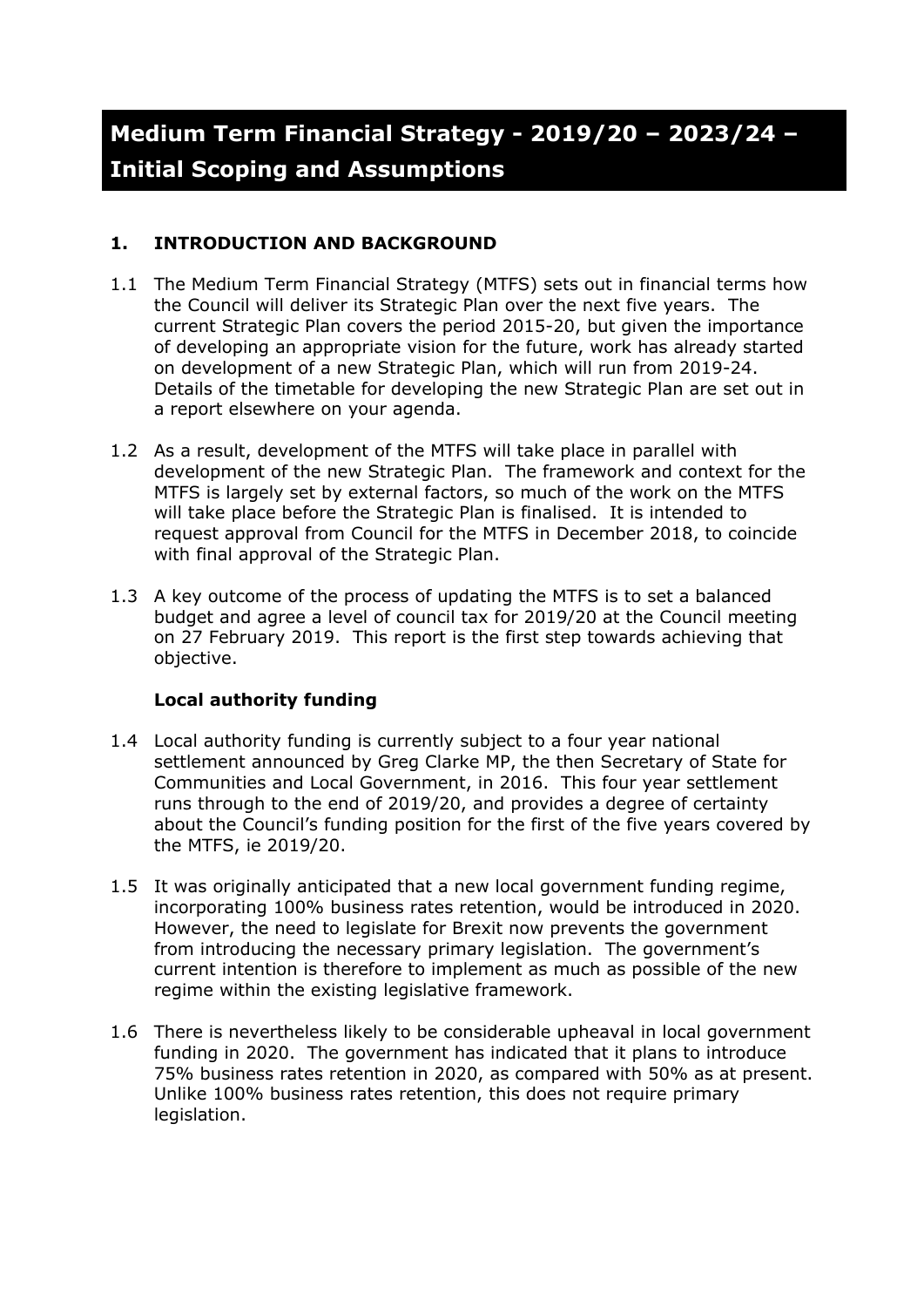- 1.7 Whilst 50% of business rates are currently retained by local government, the amounts retained by individual authorities are adjusted through a system of tariffs and top-ups to reflect an authority's supposed financial needs. Under this system, Maidstone retains only 8% of the business rates it collects. In the same way, the notional increase in business rates retained locally from 50% to 75% will be adjusted to reflect the findings of a 'Fair Funding Review', designed to allocate resources to those areas of greatest need. It remains to be seen what this will mean in practice for Maidstone. The overall amounts to be allocated as part of the Fair Funding Review are also subject to a planned Spending Review covering all government departments in 2019. It is therefore difficult to predict with any degree of accuracy what our funding position will be from 2020.
- 1.8 Note that the four year funding settlement has given no Revenue Support Grant (RSG) to Maidstone Borough Council with effect from 2017/18. However, this does not represent the minimum potential level of funding in the funding settlement: the four year funding settlement plans to claw back £1.6 million from the Council in the form of negative RSG in year 4, ie 2019/20. Negative RSG is widely seen as unfair and illogical, and the government has promised to review the position, but at this stage it is appropriate in the interests of prudence to assume that we will still have to pay back £1.6 million to the government in 2019/20.
- 1.9 Local government funding cannot be considered in isolation from wider economic factors. UK growth is lagging behind that of other major economies, so whilst the level of government borrowing is currently falling, the scope for government to reverse the austerity measures of the past few years is limited. The government is also under great pressure to increase NHS spending. All this means that there is unlikely to be much growth, if any, in overall local government funding.
- 1.10 General economic conditions also affect the level of revenue collected directly by the Council. Many businesses in the retail and leisure sectors, which are major contributors to business rates income, are experiencing difficult trading conditions.
- 1.11 Because of this uncertainty, it is proposed that a number of different scenarios are considered when developing the Medium Term Financial Strategy, as follows:

# **Favourable**

Favourable economic conditions and a positive outcome from the Spending Review and the local government Fair Funding Review allow spending to be increased.

# **Neutral**

Current trends are maintained. Overall Council expenditure increases at no more than the rate of inflation, and any new spending pressures have to be met through cuts elsewhere.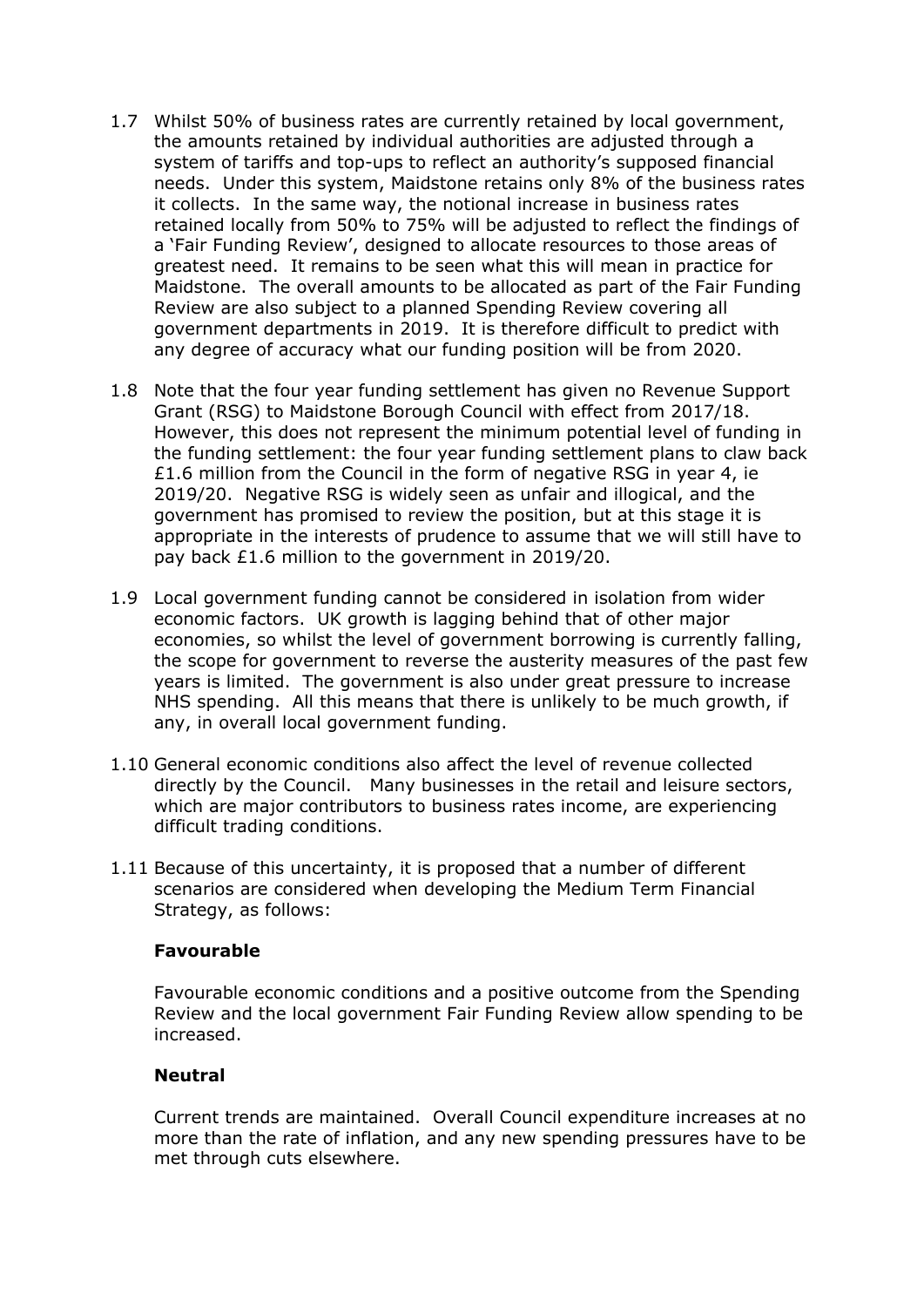### **Adverse**

An adverse outcome from the Spending Review and/or the Fair Funding Review reduces the resources available to the Council, leaving a budget gap that can only be closed through reductions in spending on services.

1.12 Specific assumptions underlying each of the scenarios will be set out in the Medium Term Financial Strategy.

# **Corporate Objectives and Key Priorities**

- 1.13 The Council's Strategic Plan is refreshed each year. For the current financial year, three areas for action have been confirmed, namely:
	- A home for everyone
	- A clean, safe and green environment (formerly clean and safe)
	- Regenerating the town centre.
- 1.14 Work has started on development of a new Strategic Plan, which will run from 2019-24. The Medium Term Financial Strategy must reflect the overall corporate objectives set out in the new Strategic Plan and ensure so far as possible that resources are available to meet the objectives.

#### **Revenue Expenditure – Current Position**

- 1.15 A key element in developing the Medium Term Financial Strategy is a consideration of Maidstone's current financial position. An overall summary of the financial position is set out in the Narrative Report that accompanies the 2017/18 Statement of Accounts and is included as Appendix I.
- 1.16 This section sets out the current revenue spending position, given the final outturn for the 2017/18 financial year and our plans to deliver budget savings in 2018/19. The position is set out in summary below. Note that the final outturn for 2017/18 remains subject to audit.

|               |                                |          | 2017/18  |             | 2018/19       |               |
|---------------|--------------------------------|----------|----------|-------------|---------------|---------------|
| Committe      |                                | Final    | Actual   | Variance    |               |               |
| $\omega$      |                                | adjusted | outturn  | (-Adverse/  | <b>Budget</b> | <b>Budget</b> |
|               | Service                        | budget   | for the  | Favourable) | savings       | growth        |
|               |                                |          | year     |             |               |               |
|               |                                | £000     | £000     | £000        | £000          | £000          |
|               | Communities &<br>Housing       | 4,237    | 4,155    | 82          | 23            | $-136$        |
| 出<br>U        | Environment & Public<br>Realm  | 4,519    | 4,337    | 182         | 245           | n             |
| HCL           | Heritage, Culture &<br>Leisure | 2,056    | 1,900    | 156         | 123           | $-40$         |
| $\sim$ $\sim$ | <b>Planning Services</b>       | 1,429    | 1,297    | 132         | 170           | $-170$        |
| ດ່∞<br>ທ່     | Parking &<br>Transportation    | $-1,863$ | $-2,194$ | 331         | 216           |               |

#### **Table 1: 2017/18 Outturn and 2018/19 Savings and Growth**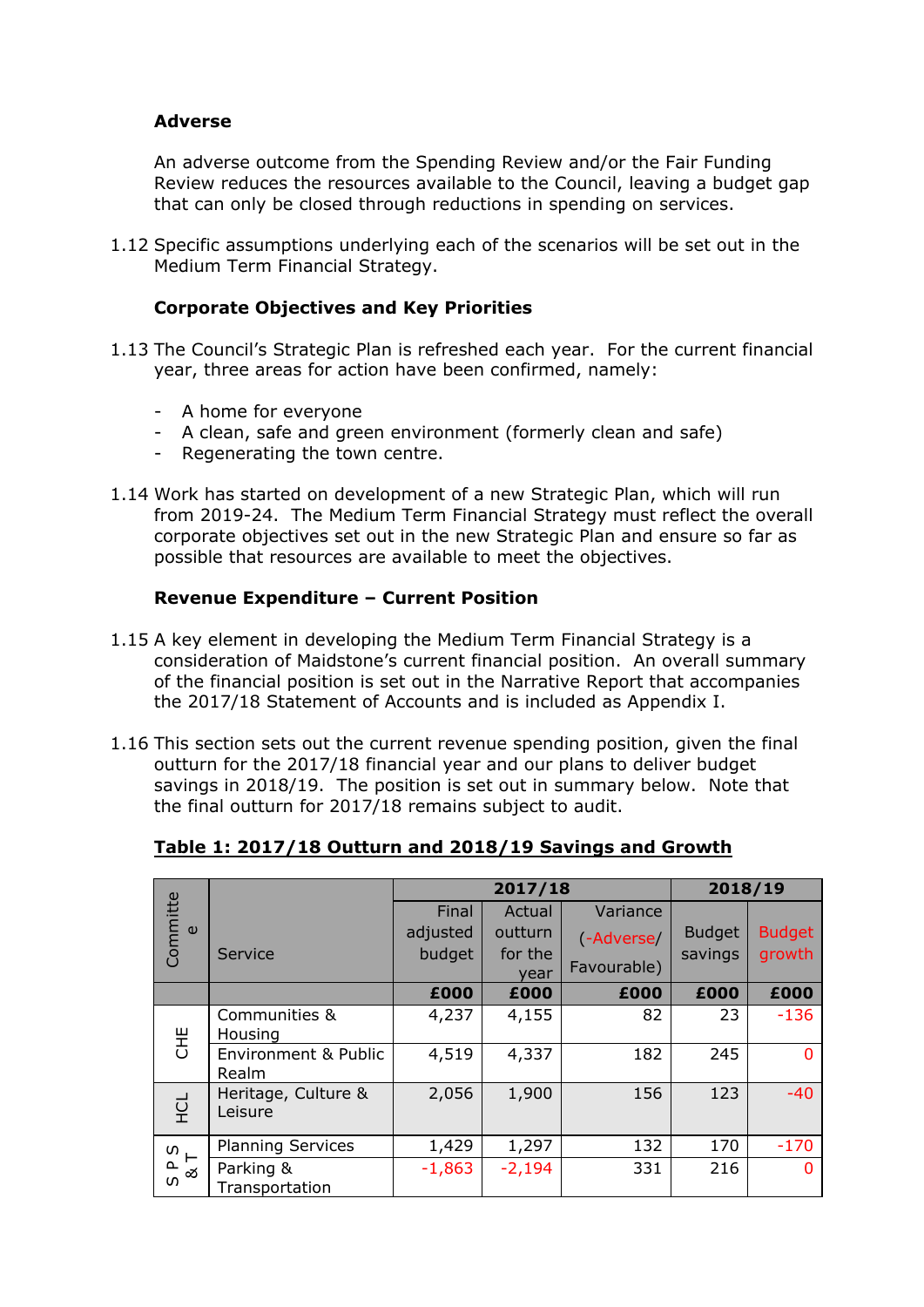|                       | Economic               | 523    | 564    | $-41$  |       |        |
|-----------------------|------------------------|--------|--------|--------|-------|--------|
|                       | Development            |        |        |        |       |        |
| $\propto$<br><u>ಹ</u> | Property &             | 128    | 202    | $-74$  | 387   |        |
| $\Omega$              | Investment             |        |        |        |       |        |
|                       | Corporate and          | 6,596  | 7,179  | $-583$ | 419   | $-467$ |
|                       | <b>Shared Services</b> |        |        |        |       |        |
|                       | <b>Total</b>           | 17,625 | 17,440 | 185    | 1,590 | $-813$ |

Details by service area are set out below.

# *Communities and Housing*

- 1.17 Developments in the housing market continue to create very significant budget pressures for the Council. The Council has responded positively to these pressures through direct investment in property to provide temporary accommodation. Whilst this reduces the unit cost of providing temporary accommodation, there has still been considerable growth in the temporary accommodation budget over the past two years - £235,000 in 2017/18 and £100,000 in 2018/19. Additional growth of £94,000 in 2017/18 and £36,000 in 2018/19 has also been built into the budget to address the cost of implementing new homelessness legislation. With the benefit of these additional budgets and the reduction in temporary accommodation costs through the use of our own accommodation, the service has been successful in containing expenditure within budget in 2017/18, reversing the pattern of overspends in previous years.
- 1.18 The capital budget for 2018/19 includes provision for phase 2 of the temporary accommodation investment programme and expenditure on the Brunswick Street and Union Street developments, on both of which construction is planned to commence shortly.
- 1.19 In the longer term, the feasibility of more direct involvement by the Council in providing social housing is being considered.

# *Environment & Public Realm*

- 1.20 These comprise the core services responsible for delivering the 'clean and green' agenda – street cleaning, grounds maintenance and household waste collection. Waste collection is outsourced and the cost of the service is directly linked to inflation indices.
- 1.21 These services are targeted with delivering significant savings in 2018/19, in particular through the generation of external income from grounds maintenance (£50,000) and implementing a new model for fleet management and maintenance (£50,000).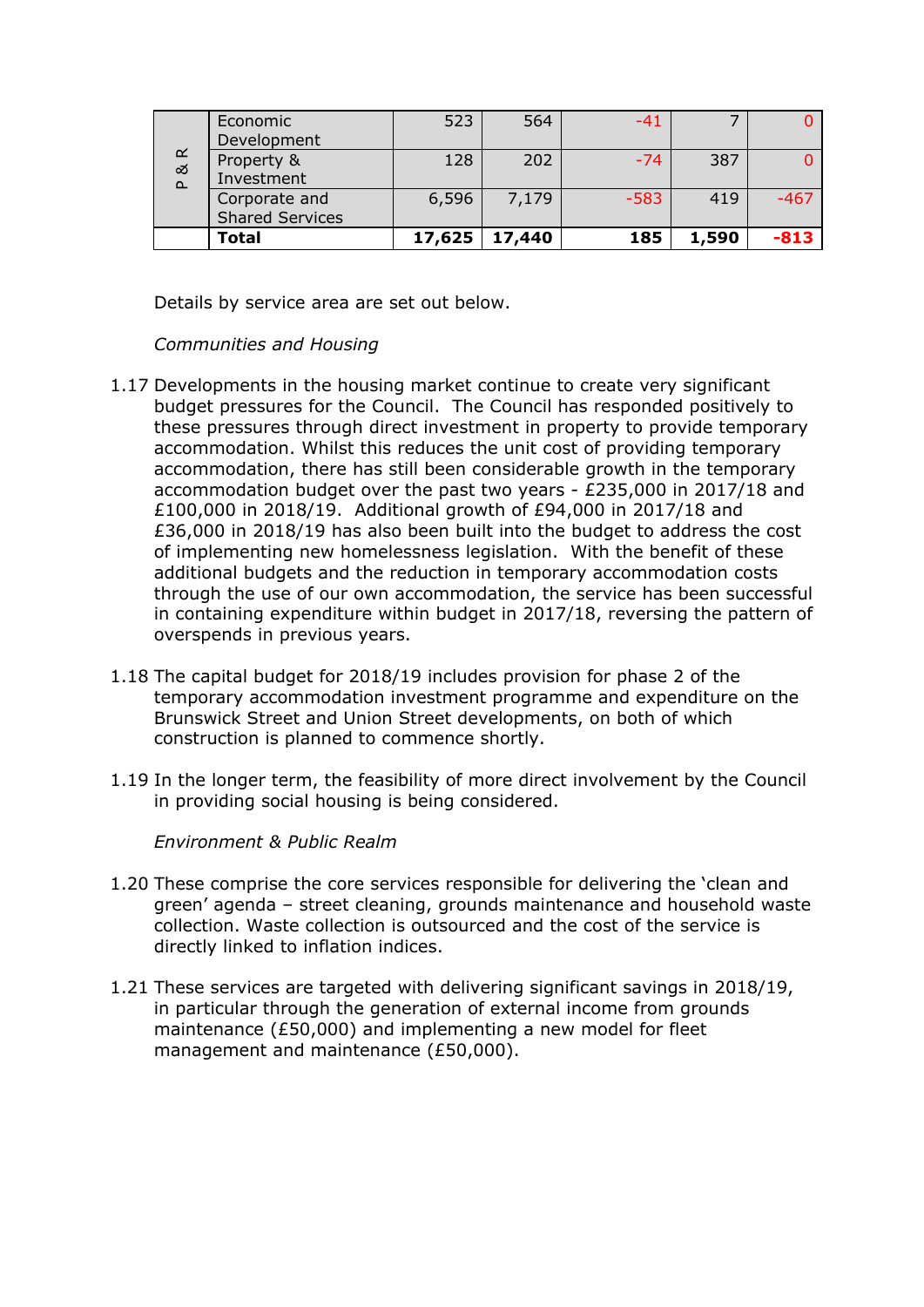#### *Heritage, Culture & Leisure*

- 1.22 This area includes the museum, leisure services and bereavement services. The museum service continues to benefit from an Arts Council grant that helps it deliver a wide range of services. The service benefited from £50,000 additional budget in 2017/18 in anticipation of the grant being lost. However, this is offset by the fact that the museum is due to make savings of £50,000 in 2019/20.
- 1.23 Leisure services are seeing significant capital investment at Mote Park with the Adventure Zone and the forthcoming Visitor Centre. The Adventure Zone is projected to deliver £114,000 additional income annually.
- 1.24 Bereavement services has also seen significant capital investment in the past year and has been successful in exceeding its income targets.

#### *Planning Services*

- 1.25 The Planning Service has received additional budget of £170,000 in 2018/19, being £70,000 of expenditure growth funded by planning fee increases and a one-off investment of  $£100.000$  in enforcement. This is offset by £120,000 of planned savings and £50,000 additional income from Local Land Charges. In addition, the current MTFS allows for £800,000 to be spent over the next four years on the Local Plan refresh.
- 1.26 There remains a risk of costs in relation to planning appeals, but known likely costs have been provided for in the accounts as at the end of 2017/18.

#### *Parking & Transportation*

1.27 Parking has consistently exceeded its income budgets. A further increase in Parking fees has recently been implemented, linked to changes in the Park and Ride service, and this will help deliver the budgeted savings in 2018/19.

#### *Economic Development*

1.28 The Council has a small ongoing revenue budget for economic development, supplemented by funding from the Business Rates Pool. Initiatives with financial implications in 2018/19 include investment at the Kent Medical Campus Enterprise Zone, which is currently subject to a bid for ERDF funding. A small budget saving of  $E7,000$  will be achieved by charging staff costs against Enterprise Zone business rates income.

#### *Property and Investment*

1.29 The Council has been able successfully to generate additional income from commercial investments. A capital investment of £2.4 million is planned for 2018/19 and is budgeted to generate further income accordingly. The broader commercial investment strategy will be subject to a report that is due to come to Policy and Resources Committee in September 2018.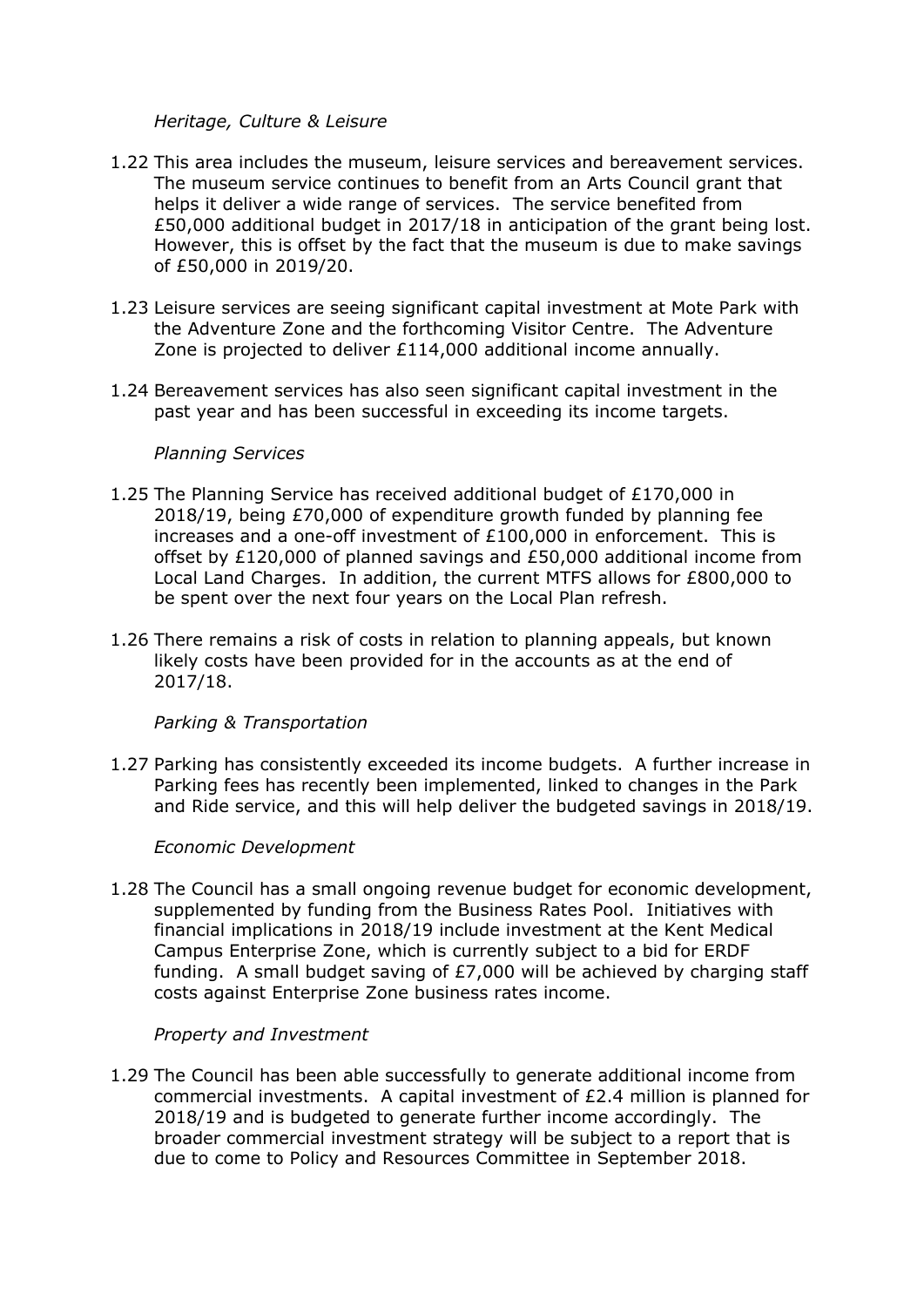### *Corporate and Shared Services*

1.30 Corporate services have consistently spent less than budgeted on staffing costs. This will be reflected formally in the budget in 2018/19 with an additional vacancy factor saving of £200,000. Amongst other projected savings, additional income is projected in 2018/19 from shared services expanding their payroll service to Dartford Borough Council.

#### *Overall Position*

1.31 The overall outturn for 2017/18 is an underspend of £185,000 against the budget. It is proposed that this be ringfenced within the General Fund balances for one-off expenditure that is required to deliver Council strategic objectives. A recommendation to earmark the underspend in this way has been included in the Outturn report which also forms part of the agenda for this meeting of the Policy and Resources Committee.

### **Funding**

### *Council Tax*

- 1.32 Council Tax is a product of the tax base and the level of tax set by Council. The tax base is a value derived from the number of chargeable residential properties within the borough and their band, which is based on valuation ranges, adjusted by all discounts and exemptions.
- 1.33 The tax base has increased steadily in recent years, reflecting the number of new housing developments in the borough. See table below.

#### **Table 2: Number of Dwellings in Maidstone**

|                     | 2013     | 2014   | 2015     | 2016     | 2017   |
|---------------------|----------|--------|----------|----------|--------|
| Number of dwellings | 66,924   | 67.178 | 67,721   | 68,519   | 69,633 |
| % increase compared | $0.90\%$ | 0.38%  | $0.81\%$ | $1.18\%$ | 1.63%  |
| with previous year  |          |        |          |          |        |

Note: Number of dwellings is reported each year based on the position shown on the valuation list in September.

The level of council tax increase for 2018/19 is a decision that will be made by Council based on a recommendation made by Policy and Resources Committee.

- 1.34 The Council's ability to increase the level of council tax is limited by the need to hold a referendum for increases over a government set limit. In 2017/18, the limit was the greater of 3% or £5.00 (2016/17 - 2% or £5.00). The Council approved an increase of 2.97%, just below the maximum permissible. The rationale for this approach was that:
	- pressures on the Council's budget mean that even a marginal difference in Council Tax income is of value;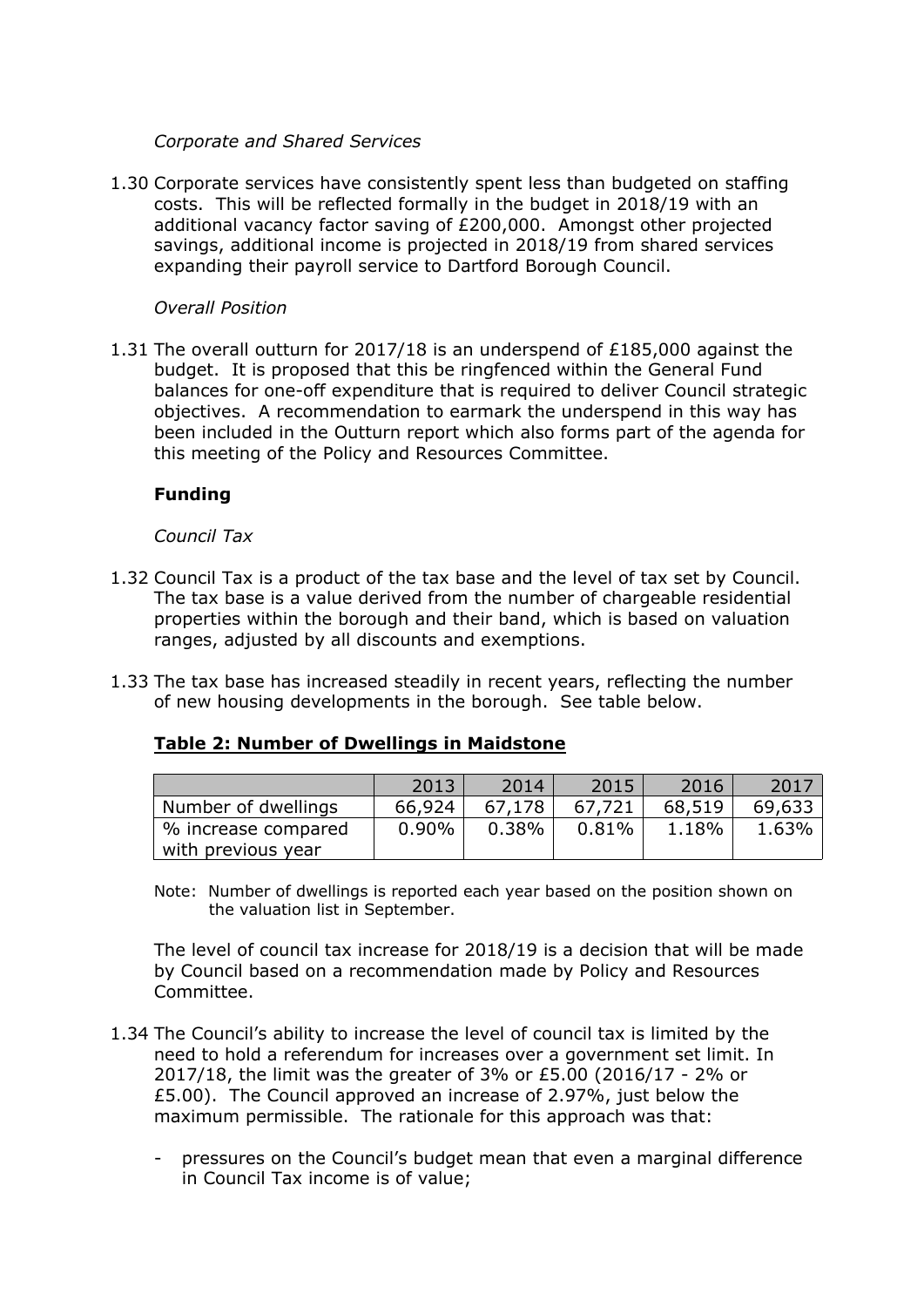- the referendum limit might revert to a lower level in later years;
- because the starting point for calculating the referendum limit in any given year is the previous year's Council Tax, agreeing a lower increase reduces the Council's room for manoeuvre in later years.
- 1.35 The increase in the referendum limit from 2% to 3%, which was announced in December 2017, only a few weeks before the Council Tax level had to be agreed, reflected the increase in consumer price inflation during the course of 2017 from 2.1% in Quarter 1 to 3.0% in Quarter 4. It could be inferred from this that future changes in the referendum limit will be broadly linked to the rate of inflation. If this is the case, the referendum limit is likely to revert to 2%, being the government's medium term target rate of inflation.
- 1.36 The current MTFS projections assume that Council Tax increases will be at the referendum limit, and that this limit will be 2%. It is proposed to continue relying on this assumption, for the reasons set out in paragraph 1.34 above.

#### *Retained business rates*

- 1.37 The current business rates regime, where most of the business rates income that we collect is redistributed within local government through a fixed tariff, leads to a high degree of volatility in net income received. This is because the tariff is fixed, whilst business rates income is variable.
- 1.38 The government's plans for 75% local retention of business rates will mean, as at present, that substantially less than that amount is made available to Maidstone Borough Council. The vast majority of the resource will be redistributed elsewhere within local government.

#### *Business Rates growth*

- 1.39 The local government funding regime that was introduced in 2013/14 set a notional business rates income baseline for each authority. A share of growth above this baseline is retained locally, subject to a levy payable to central government by tariff authorities like Maidstone. It should be noted that in 2020, the baseline will be reset, so all growth accumulated to that point will be reallocated as part of the tariff/top-up arrangements.
- 1.40 The Council has had the opportunity over the past four years to minimise the levy payable, through its membership of the Kent Business Rates Pool. This is because the levy payable by some pool members (district councils) is offset against the top-up received by the major preceptors (Kent County Council and Kent Fire and Rescue).
- 1.41 The Council includes the non-pool element of business rates growth as part of its base budget. Maidstone Council's 30% share of the growth arising from membership of the pool is allocated to a reserve which is used for specific projects that form part of the Council's economic development strategy. A further 30% represents a Growth Fund, spent in consultation with Kent County Council. This has been used to support the Maidstone East development.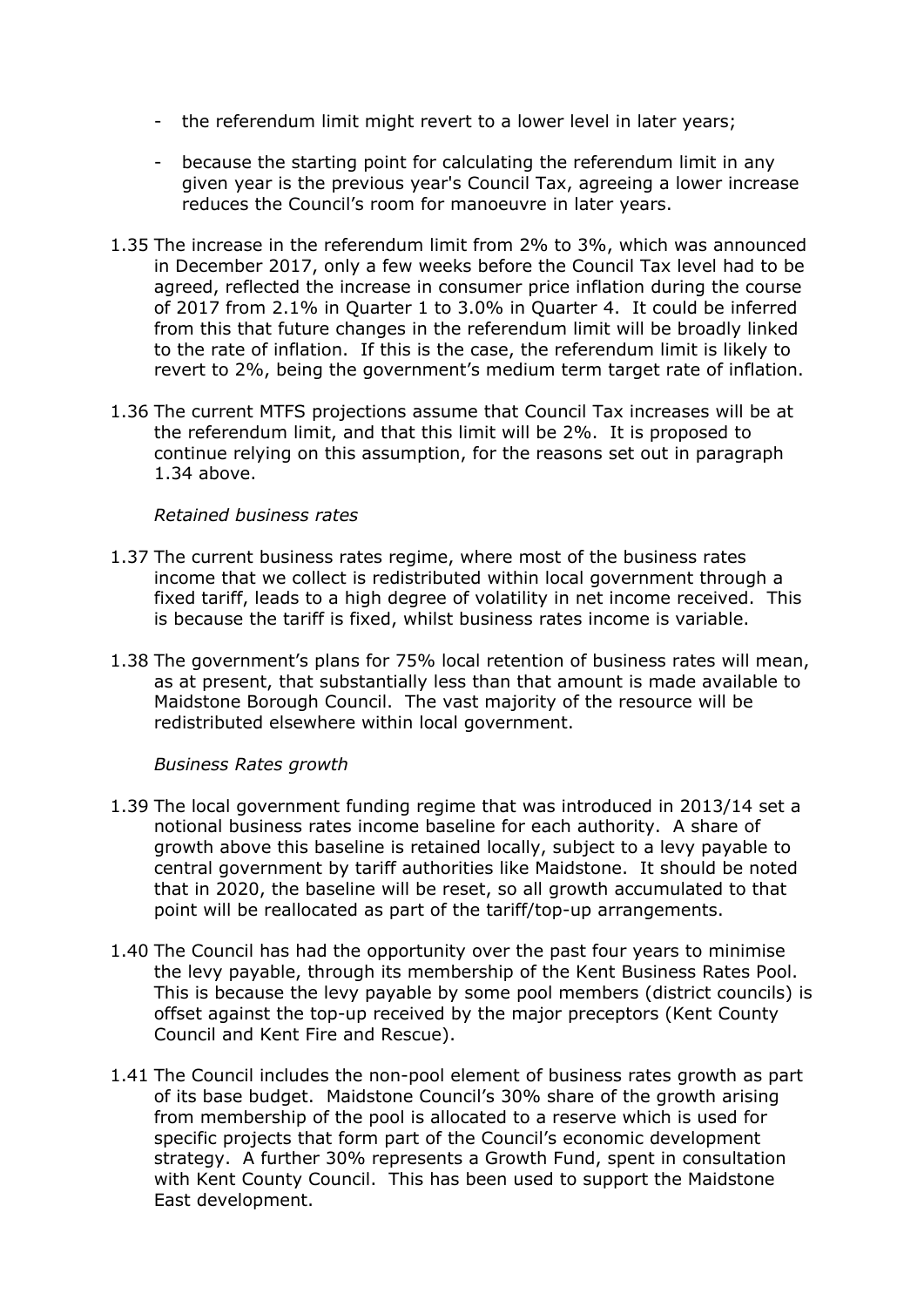# *100% Business Rates Retention Pilot*

- 1.42 A further element of growth will be retained locally for one year only in 2018/19 as a result of Maidstone's participation in the Kent & Medway 100% Business Rates Retention pilot. Kent & Medway local authorities were successful in bidding for pilot status, which means that 100% of business rates growth, rather than 50%, is retained locally. In accordance with our bid, the additional growth will be split between a Financial Sustainability Fund (70%) and a Housing and Commercial Growth Fund (30%).
- 1.43 The Financial Sustainability Fund (FSF) is designed to support local authorities in managing the pressures associated with growth and is distributed according to a formula which provides each authority with a guaranteed minimum amount and then links growth in funding with population increase and business rates increase (as a proxy for commercial growth) over the past five years. Our share of the FSF was estimated to amount to £640,000.
- 1.44 The Housing and Commercial Growth Fund (HCGF) is designed to pool a sufficiently large level of resources to make a significant difference to support future delivery, where outcomes can be better achieved by local authorities working together across a wider area. The HCGF funds have been pooled in three 'clusters', for North Kent, East Kent and West Kent, with the distribution based on each area's share of total business rate receipts. Allocation of the funds is to be determined by the relevant Council Leaders in each Cluster.
- 1.45 Kent and Medway authorities will have the opportunity to bid again for pilot status in 2019/20. However, there is no guarantee that we will be successful again, so it is not proposed to make any allowance for future funding from the FSF in the MTFS 19/20 – 23/24.
- 1.46 Total projected business rates income for 2018/19 and the uses to which it will be put are summarised in the table below.

|                                                     | £000   |                                                                                 |
|-----------------------------------------------------|--------|---------------------------------------------------------------------------------|
| Business Rates baseline income                      | 3,136  | Included in base budget                                                         |
| Growth in excess of the baseline                    | 1,237  | Included in base budget                                                         |
| Pooling gain (MBC share)                            | 297    | Earmarked for Economic<br>Development projects                                  |
| Pooling gain (Growth Fund)                          | 297    | Spent in consultation<br>with KCC, eg on<br><b>Maidstone East</b>               |
| Financial Sustainability Fund<br>(initial estimate) | 640    | Allocated to 12 projects<br>as agreed by Policy &<br><b>Resources Committee</b> |
| Housing & Commercial Growth<br>Fund                 | $\sim$ | Pooled and allocated by<br>North Kent Leaders                                   |
| Total                                               | 5,607  |                                                                                 |

# **Table 3: Projected Business Rates Income 2018/19**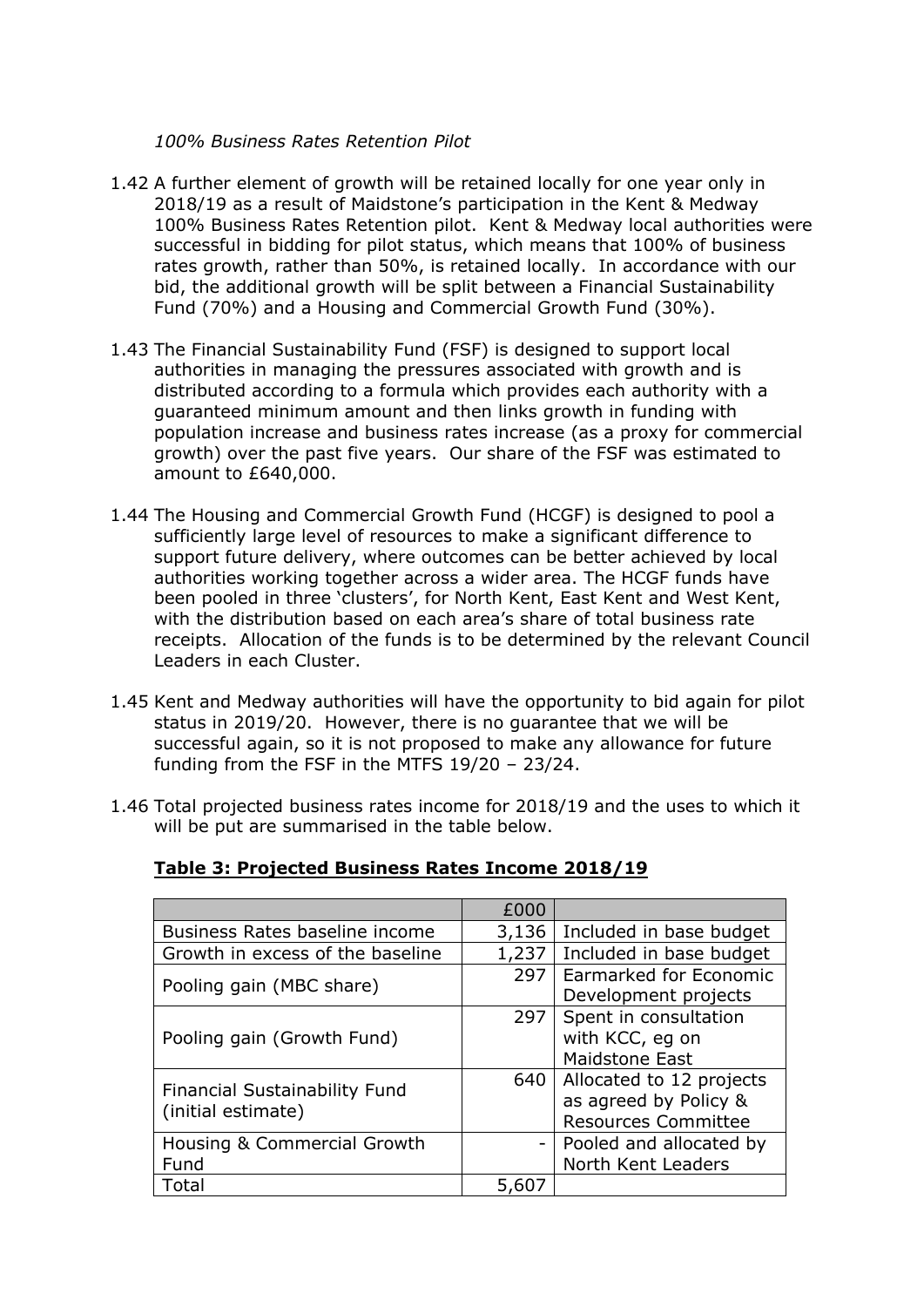#### *Revenue support grant*

1.47 As has already been mentioned, the four year funding settlement announced by the Department for Communities and Local Government in 2017 means that the Council receives zero RSG for the three years 2017/18 to 2019/20. In addition, the four year funding settlement includes a 'tariff / top-up adjustment', effectively negative Revenue Support Grant, of £1.589m in the financial year 2019/20.

*Local income from fees and charges*

- 1.48 Fees and charges income is an increasingly important source of funding for the Council. We have a policy that guides officers and councillors to set the appropriate level of fees and charges based on demand, affordability and external factors. The policy is not influenced directly by the MTFS with the exception that charges should be maximised within the limits of the policy.
- 1.49 In developing the budget for 2018/19 a broad assumption of a 1% increase in future fees and charges was used for the development of the MTFS, in line with overall inflation assumptions.

# **Revenue Projections**

1.50 The strategic revenue projections underlying the current MTFS suggested that a small budget gap, having taken account of savings already planned, would arise in 2019/20, increasing to £1.5 million by the end of the five year period, as follows. The projections were based on a 'neutral' scenario.

|                                | 18/19  | 19/20  | 20/21  | 21/22  | 22/23  |
|--------------------------------|--------|--------|--------|--------|--------|
|                                | £m     | £m     | £m     | £m     | £m     |
| Council Tax                    | 15.4   | 16.0   | 16.5   | 17.1   | 17.7   |
| <b>Retained Business Rates</b> | 3.1    | 3.2    | 3.3    | 3.4    | 3.5    |
| <b>Business Rates Growth</b>   | 1.2    | 1.3    | 0.0    | 0.5    | 0.5    |
| Collection Fund adjustment     | $-0.4$ |        |        |        |        |
| Tariff / top-up adjustment     |        | $-1.6$ | $-1.6$ | $-1.6$ | $-1.6$ |
| (negative RSG)                 |        |        |        |        |        |
| Contingency for changes in     |        |        |        | $-1.3$ | $-1.3$ |
| local government funding       |        |        |        |        |        |
| regime                         |        |        |        |        |        |
| <b>Budget requirement</b>      | 19.3   | 18.9   | 18.2   | 18.1   | 18.8   |
| Fees and Charges               | 19.5   | 19.7   | 19.9   | 20.1   | 20.3   |
| <b>Total Funding Available</b> | 38.8   | 38.6   | 38.1   | 38.2   | 39.1   |
| <b>Predicted Expenditure</b>   | 40.3   | 39.8   | 40.1   | 39.6   | 39.6   |
| <b>Budget Gap</b>              | 1.5    | 1.2    | 2.0    | 1.4    | 0.5    |
| Required Savings -             | 1.5    | 2.7    | 4.7    | 6.1    | 6.6    |
| Cumulative                     |        |        |        |        |        |
| Savings identified -           | 1.6    | 2.6    | 3.6    | 4.5    | 5.1    |
| Cumulative                     |        |        |        |        |        |
| Still to be identified         | $-0.1$ | 0.1    | 1.1    | 1.6    | 1.5    |

# **Table 4: Current MTFS Revenue Projections 2018/19 – 2022/23**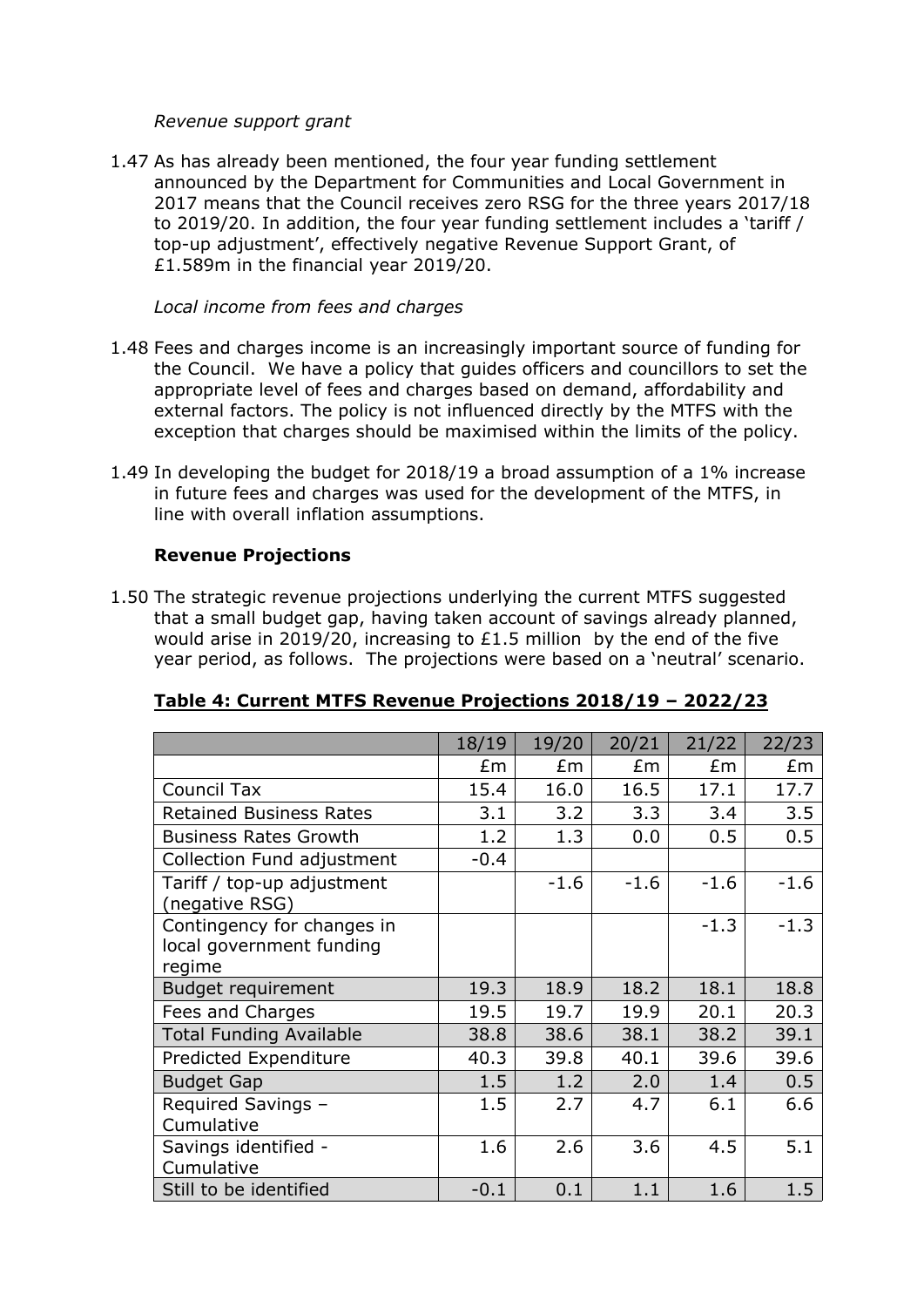- 1.51 In light of the many uncertainties around future funding, it is important to note that projections like these can only represent a 'best estimate' of what will happen. In updating the projections, various potential scenarios will be modelled as described above. Projections will be prepared for each of the scenarios modelled, giving consideration to:
	- Assessment of external opportunities and threats
	- Evaluation of existing budget savings in the five year plan
	- Latest emerging information about economic developments and government policy.

### **Capital Programme**

- 1.52 The capital programme plays a vital part in delivering the Council's strategic plan, since it is only through long term investment that our ambitions for the borough can be realised. The capital programme is a rolling five year programme. The existing capital programme was approved by Council at its budget meeting on 7th March 2018 and totals £77 million over five years. Major schemes include the following:
	- Brunswick Street redevelopment
	- Union Street redevelopment
	- Further mixed housing and regeneration schemes
	- Housing for temporary accommodation
	- Flood Action Plan
	- Improvements at Mote Park
	- Mote Park dam works
	- Town centre regeneration
	- Infrastructure development envisaged in the Local Plan.

The last heading above, infrastructure development in the Local Plan, will be primarily funded from S106 contributions and the Community Infrastructure Levy. However, an allocation of £3 million has been included in the capital programme to cover investment by the Council itself. This may be used in advance of receiving S 106 contributions to facilitate access to other sources of funding.

- 1.53 Schemes may be included in the capital programme if they fall within one of the four following categories:
	- Required for statutory reasons, eg to ensure that Council property meets health and safety requirements;
	- Self-funding schemes focused on strategic plan priority outcomes;
	- Other schemes focused on strategic plan priority outcomes; and
	- Other priority schemes which will attract significant external funding.
- 1.54 All schemes within the capital programme are subject to appropriate option appraisal. Any appraisal must comply with the requirements of the Prudential Code and the following locally set principles: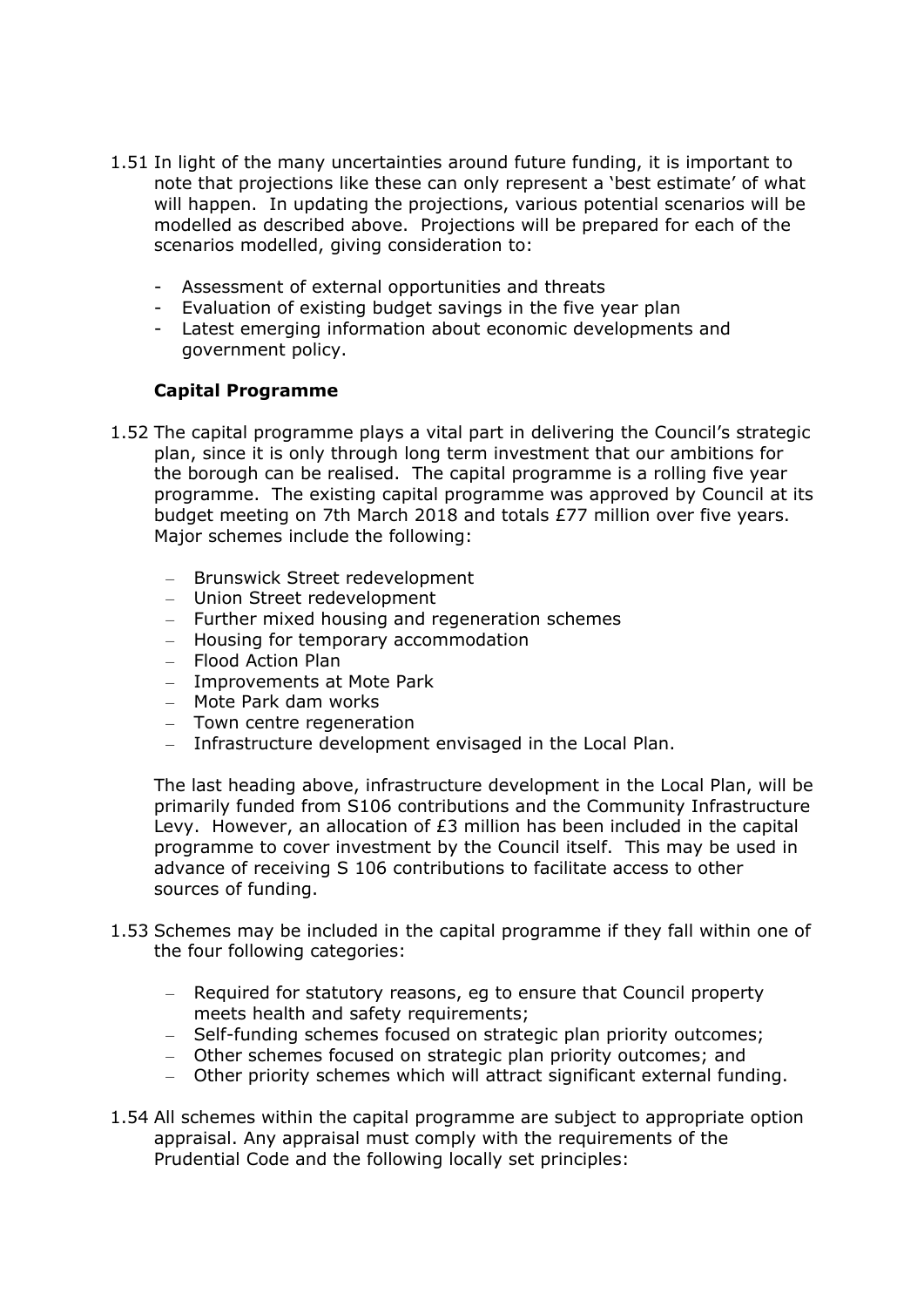a) Where schemes fit within a specific strategy and resources are available within the capital programme for that strategy, the schemes would also be subject to appraisal and prioritisation against the objectives of that strategy. These schemes must be individually considered and approved by the relevant service committee.

b) Where schemes can be demonstrated to be commercial in nature and require the use of prudential borrowing, a business case must first be prepared.

- 1.55 Maidstone Borough Council has so far not borrowed to fund its capital programme, instead relying primarily on New Homes Bonus to fund the capital programme. Current funding projections indicate that borrowing will not be required in 2018/19, but will be in subsequent years. The cost of any borrowing will be factored into the updated MTFS financial projections.
- 1.56 There has been a reduction of the period for which New Homes Bonus would be paid from six years to five in 2017/18 and then to four in 2018/19. An allowance is also made in calculating New Homes Bonus for the natural growth in housing from 'normal' levels of development. This means that New Homes Bonus will now only be paid on growth in excess of 0.4% per annum.
- 1.57 Many of the external grants that were available to the council for funding capital projects in the past no longer exist. However, recent projects have received support through grants and contributions, eg the Museum, Mote Park, and the High Street. Government funding is also available through the South East Local Enterprise Partnership (SELEP). Opportunities to bid for funding are pursued energetically wherever possible.
- 1.58 Funding is also available through developer contributions (S 106) and, in future, through the Community Infrastructure Levy (CIL). Members have been consulted in relation to the levy and a draft charging schedule was approved by Council at its meeting on 7 December 2016. It is anticipated that CIL will be introduced in Autumn 2018.

#### **Reserves**

- 1.59 The Council maintains reserves as a safety net to allow for unforeseen circumstances. There is no statutory definition of the minimum level of reserves: the amount required is a matter of judgement. However, the Council has agreed to set £2 million as the minimum General Fund balance.
- 1.60 Within the General Fund balance, amounts have been allocated for specific purposes. These amounts do not represent formal commitments. Instead, they represent the level of reserves considered to be required for specific purposes, including asset replacement, commercialisation and Invest to Save projects.
- 1.61 In addition to uncommitted General Fund balances, the Council holds reserves that are earmarked for specific purposes. The most substantial of these has been earmarked New Homes Bonus funding for capital expenditure. This stood at £7.2 million at the start of 2017/18 but has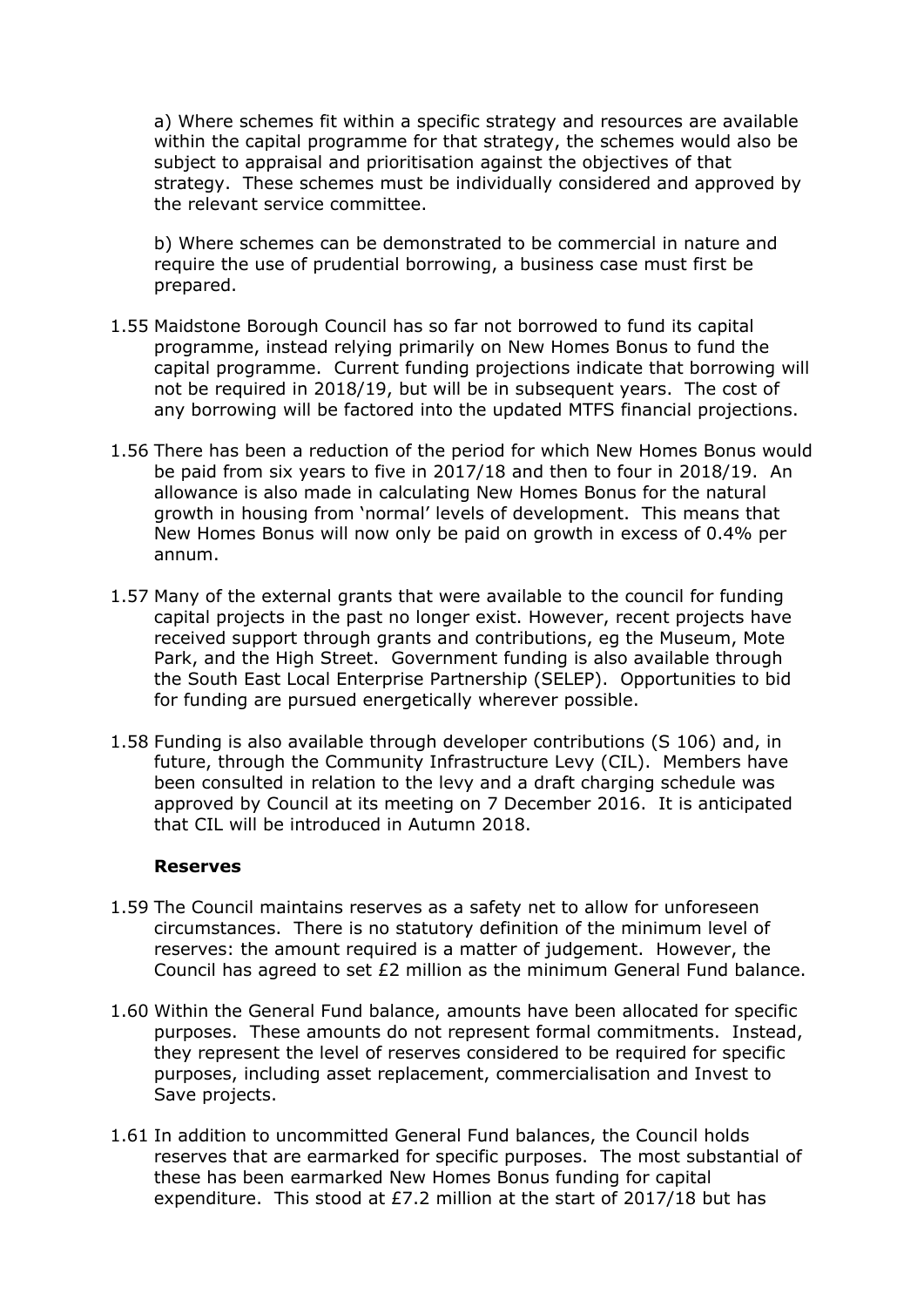fallen to £1.4 million as the end of the year, given that it has been deployed to fund the capital programme. Full details of reserves held are set out below.

|                                                | £000   |
|------------------------------------------------|--------|
| <b>General Fund</b>                            |        |
| Commercialisation - contingency                | 500    |
| Invest to Save projects                        | 500    |
| Amounts carried forward from 2016/17           | 416    |
| Amounts carried forward from 2017/18           | 1,057  |
| Unallocated balance                            | 7,028  |
| General                                        | 9,502  |
| <b>Earmarked Reserves</b>                      |        |
| New Homes Bonus funding for capital projects   | 1,404  |
| Local Plan Review                              | 200    |
| Neighbourhood Plans                            | 70     |
| <b>Accumulated Surplus on Trading Accounts</b> | 51     |
| <b>Business Rates Growth Fund</b>              | 692    |
| Sub-total                                      | 2,418  |
| <b>Total General Fund balances</b>             | 11,920 |

# **Table 5: General Fund balances as at 31 March 2018**

The unallocated balance exceeds the  $E2$  million minimum. It represents around 20% of the revenue budget, which is comfortably in excess of the 10% benchmark that is sometimes cited as a reasonable level. It can therefore be seen that the level of reserves is adequate without being excessive.

# **2. AVAILABLE OPTIONS**

2.1 A number of factors that influence the annual budget and the MTFS are not yet known. Consideration could be given to waiting for the information before taking decisions on the issues raised in this report. A significant unknown factor at this time is the future framework to be set by central government for local government funding. However, the disadvantage of this approach is that it could take some time for full information to emerge, and in the meantime the Council needs to take steps to set a budget for the coming year.

# **3. PREFERRED OPTION AND REASONS FOR RECOMMENDATIONS**

3.1 The preferred option is to proceed with development of an updated MTFS. Whilst there is a considerable amount of uncertainty about the future, this can be addressed through careful consideration of the risks and by building flexibility into our financial plans.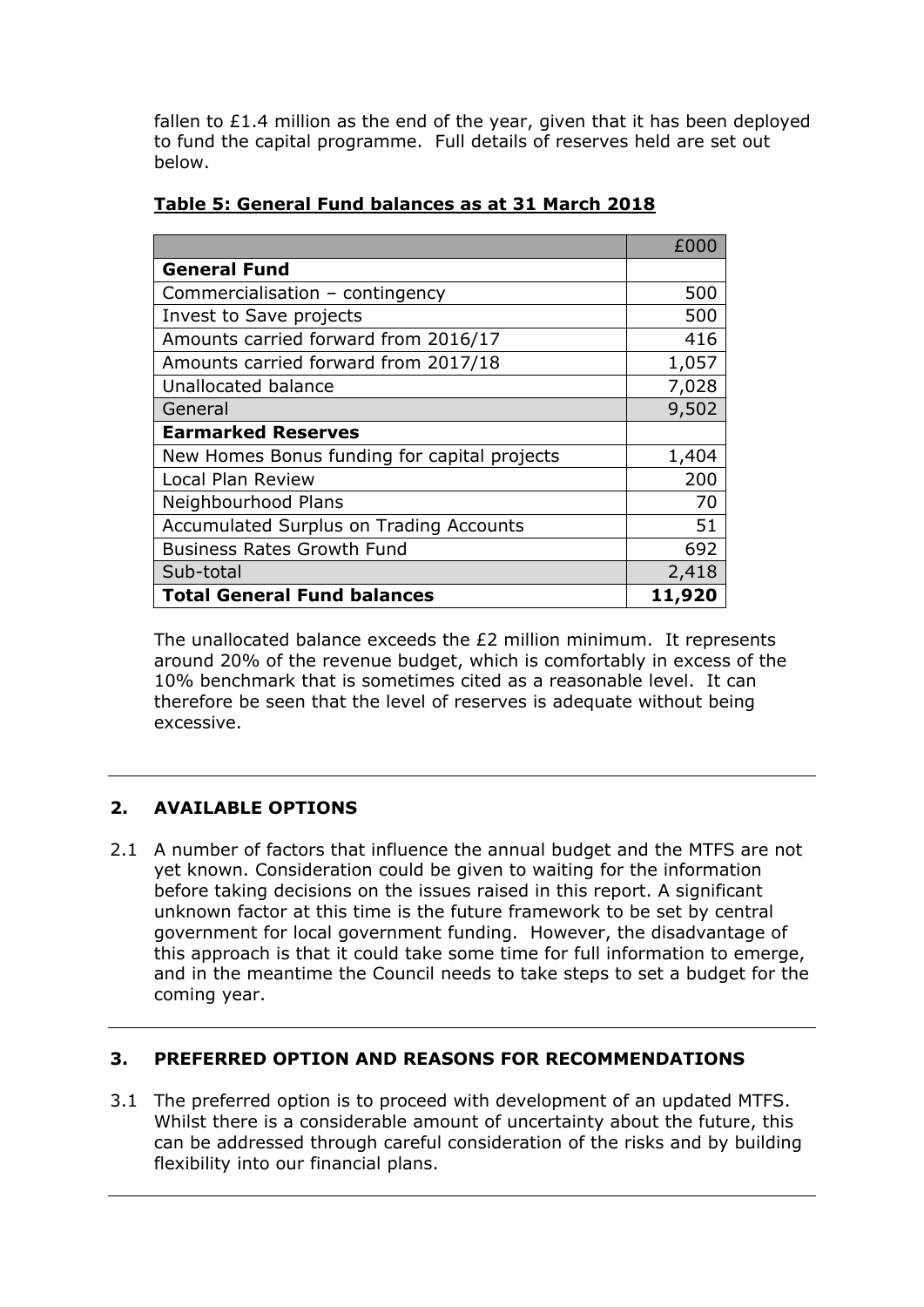# **4. RISK**

- 4.1 The preceding paragraphs have indicated at several points the risks and uncertainty surrounding the Council's financial position. In order to address these in a structured way and to ensure that appropriate mitigations are developed, the Council has developed a budget risk register. This seeks to capture all known budget risks and to present them in a readily comprehensible way. The budget risk register is updated regularly and is reviewed by the Audit, Governance and Standards Committee at each meeting. The risk register is included as Appendix II.
- 4.2 It should be recognised that risks are not usually discrete. There are interrelationships between the risks, such that (for example) inaccurate inflation projections could impact the overall risk of failing to deliver a balanced budget.

# **5. CONSULTATION RESULTS AND PREVIOUS COMMITTEE FEEDBACK**

5.1 Consultation with all relevant stakeholders is an important part of the process of developing the MTFS. Specifically, it is proposed to use consultation that takes place as part of Strategic Plan development to elicit views on budget priorities.

### **6. NEXT STEPS: COMMUNICATION AND IMPLEMENTATION OF THE DECISION**

6.1 An outline timetable for developing the Medium Term Financial Strategy and budget for 2019/20 is set out below.

| Date                  | <b>Meeting</b>                       | Action                                                                                    |
|-----------------------|--------------------------------------|-------------------------------------------------------------------------------------------|
| 27 June 2018          | Policy and<br>Resources<br>Committee | Agree approach to development<br>of updated MTFS and key<br>assumptions                   |
| July - September      |                                      | Update and roll forward MTFS                                                              |
| 21 November<br>2018   | Policy and<br>Resources<br>Committee | Agree updated MTFS for<br>submission to Council                                           |
| 12 December<br>2018   | Council                              | Approve updated MTFS                                                                      |
| October -<br>November |                                      | Develop detailed budget<br>proposals for 2019/20                                          |
| 5 December 2018       | Policy and<br>Resources<br>Committee | Agree initial 19/20 budget<br>proposals for consideration by<br><b>Service Committees</b> |
| January 2019          | All Service<br>Committees            | Consider 19/20 budget proposals                                                           |
| 13 February 2019      | Policy and                           | Agree 19/20 budget proposals for                                                          |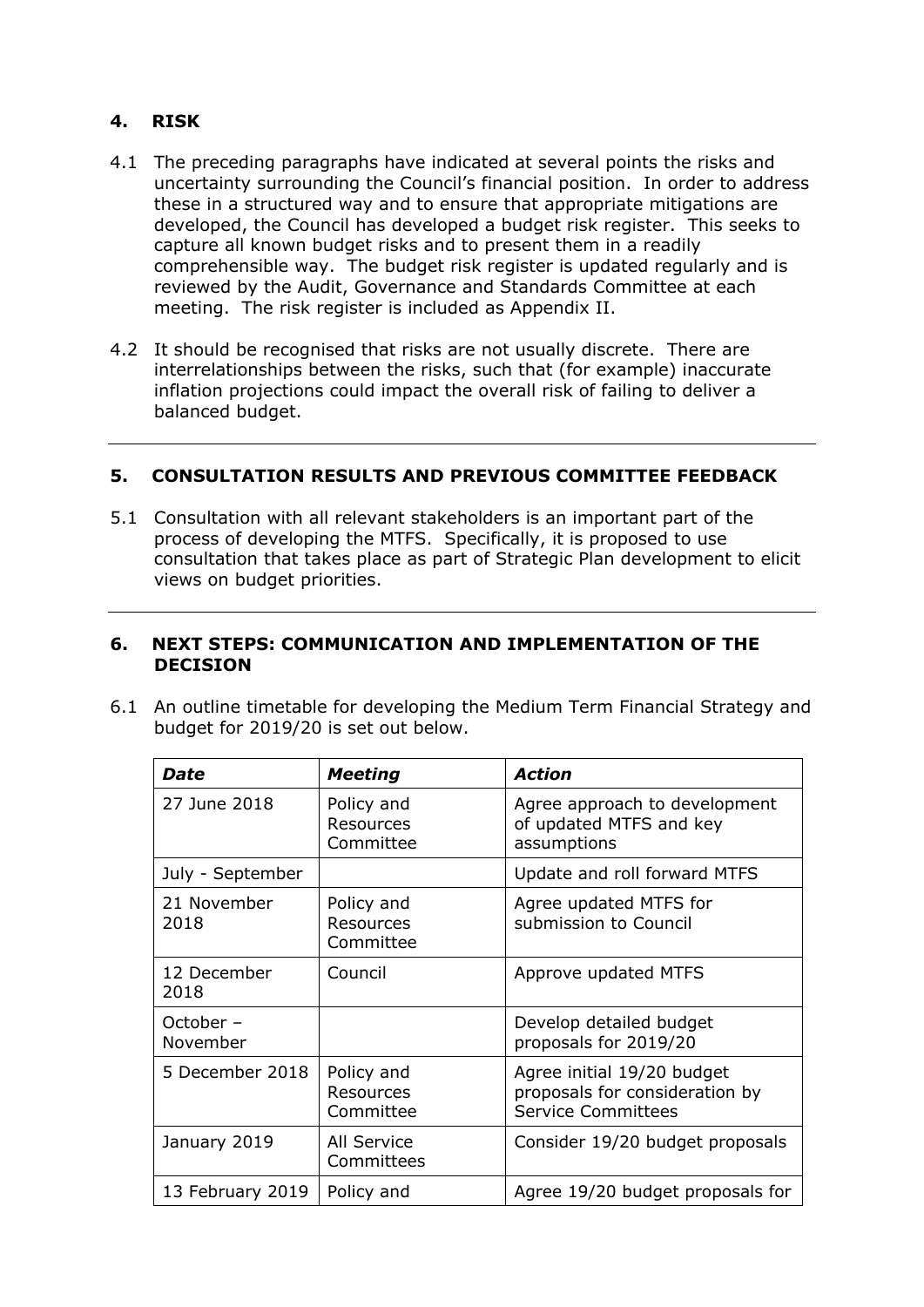|                            | Resources<br>Committee | recommendation to Council |
|----------------------------|------------------------|---------------------------|
| 27 February 2019   Council |                        | Approve 19/20 budget      |

# **7. CROSS-CUTTING ISSUES AND IMPLICATIONS**

| <b>Issue</b>                                    | <b>Implications</b>                                                                                                                                                                                                                                                                                                                              | Sign-off                                                                                     |
|-------------------------------------------------|--------------------------------------------------------------------------------------------------------------------------------------------------------------------------------------------------------------------------------------------------------------------------------------------------------------------------------------------------|----------------------------------------------------------------------------------------------|
| <b>Impact on Corporate</b><br><b>Priorities</b> | The Medium Term Financial<br>Strategy and the budget are a<br>re-statement in financial terms<br>of the priorities set out in the<br>strategic plan. They reflect the<br>Council's decisions on the<br>allocation of resources to all<br>objectives of the strategic plan.                                                                       | Section 151<br>Officer &<br>Finance<br>Team                                                  |
| <b>Risk Management</b>                          | This has been addressed in<br>section 4 of the report.                                                                                                                                                                                                                                                                                           | Section 151<br>Officer &<br>Finance<br>Team                                                  |
| <b>Financial</b>                                | The budget strategy and the<br>MTFS impact upon all activities<br>of the Council. The future<br>availability of resources to<br>address specific issues is<br>planned through this process. It<br>is important that the committee<br>gives consideration to the<br>strategic financial consequences<br>of the recommendations in this<br>report. | Section 151<br>Officer &<br>Finance<br>Team                                                  |
| <b>Staffing</b>                                 | The process of developing the<br>budget strategy will identify the<br>level of resources available for<br>staffing over the medium term.                                                                                                                                                                                                         | Section 151<br>Officer &<br>Finance<br>Team                                                  |
| Legal                                           | The Council has a statutory<br>obligation to set a balanced<br>budget and development of the<br>MTFS and the strategic revenue<br>projection in the ways set out in<br>this report supports<br>achievement of a balanced<br>budget.                                                                                                              | Interim Team<br>Leader<br>(Corporate<br>Governance),<br>Mid Kent<br>Legal<br><b>Services</b> |
| <b>Equalities</b>                               | The MFTS report scopes the<br>possible impact of the Council's<br>future financial position on service<br>delivery. When a policy, service or                                                                                                                                                                                                    | <b>Equalities</b><br>and<br>Corporate<br>Policy Officer                                      |